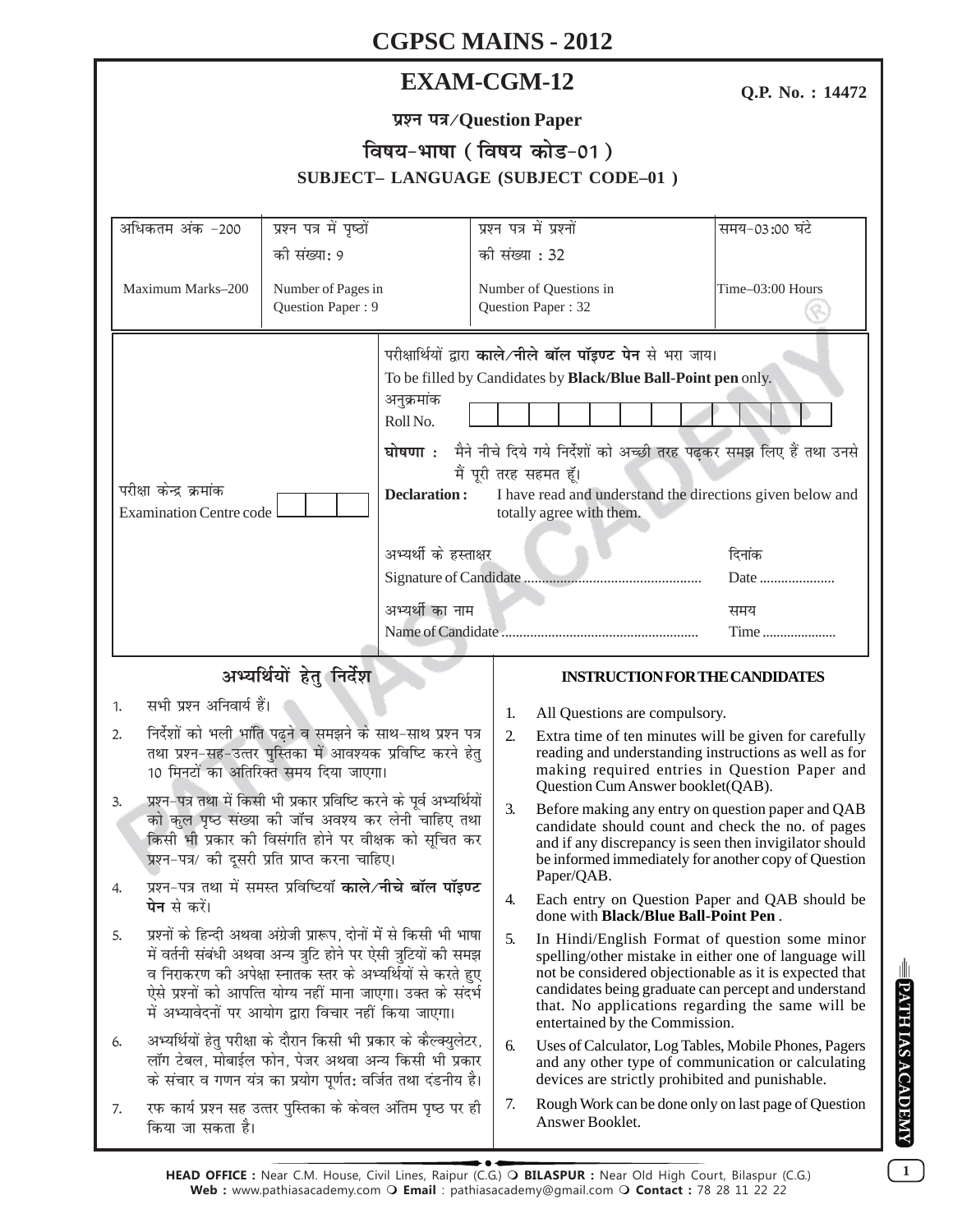### $4\pi - 1$ सामान्य हिन्दी  $(Max. Marks:50)$

HEAD OFFICE : Near C.M. House, Civil Lines, Raipur (C.G.) O BILASPUR : Near Old High Court, Bilaspur (C.G.) Web: www.pathiasacademy.com O Email: pathiasacademy@gmail.com O Contact: 78 28 11 22 22

3

 $\overline{\mathcal{E}}$ 

 $\overline{2}$ 

निम्नलिखित मुहावरों का अर्थ स्पष्ट करते हुए उनको अपने वाक्यों में प्रयोग कीजिए: ख)

क) निम्नलिखित में से किसी एक पर लगभग 50 शब्दों में टिप्पणी लिखिए:

अंगारों पर पैर रखना  $i)$ 

राजभाषा संपर्क भाषा

 $\ddot{1}$ 

 $\ddot{u}$ )

- अपना-सा मँह लेकर रह जाना  $\ddot{u}$ )
- चींटी के पर निकलना  $\dddot{\mathbf{m}}$ )
- निम्नलिखित स्थितियों के लिए प्रस्तावित विकल्पों में से सर्वाधिक उपयुक्त विकल्प चुनकर उत्तर-पुस्तिका में लिखिए: ग)
	- विक्की ने साल भर मौज–मस्ती की. मगर परीक्षा के लिए तैयारी किए गए चार सवाल प्रश्नपत्र में आ गए और वह अच्छे अंको से उत्तीर्ण हो गया।  $\ddot{1}$ - उपर्युक्त स्थिति के लिए सबसे उपयुक्त लोकोक्ति है:
		- नौ दिन चले अढ़ाई कोस अ)
		- चार दिन की चाँदनी, फिर अँधेरी रात आ)
		- अंधे के हाथ बटेर लगना इ )
		- बहती गंगा में हाथ धोना ई )
	- अब्बा के देहांत के बाद जब अब्दुल्ला दुकान पर बैठा तो सामान लाना, कीमतों को याद रखना और ग्राहकों को निबटाना उसे भारी पड़ा।  $\ddot{\mathbf{n}}$ ) - उपर्युक्त स्थिति के लिए सबसे उपयुक्त लोकोक्ति है:
		- जहाँ जाय भुखा, वहाँ पडे सुखा अ)
		- अटका बनिया देय उधार आ)
		- आसमान से गिरा, खजूर में अटका इ )
		- आटे-दाल का भाव मालूम होना ई )
	- गौरी की माँ ने उसे बचपन से ही घर संभालने की शिक्षा देनी चाही पर उसने कभी इस ओर ध्यान नहीं दिया; खेल-कृद और टी.वी. देखने  $\dddot{\mathbf{m}}$ में ही समय लगाती रही।
	- इस स्थिति के लिए सबसे उपयुक्त लोकोक्ति है:
	- अ) कमान से तीर निकल जाना
	- आ) दधारू गाय की लात भी भली
	- कान पर जूँ न रेंगना इ )
	- ई ) अब पछताए होत क्या, जब चिडिया चुग गयी खेत
- निम्नलिखित शब्दों के दो-दो पर्याय लिखिए: क)  $\mathcal{D}$ 
	- पारिजात  $\ddot{1}$
	- दर्पण  $\ddot{u}$
	- निम्नलिखित शब्दों के विलोम लिखिए: ग्व )
		- उग्र  $i)$
		- विज्ञ  $\ddot{\textbf{i}}$
		- मंथर  $\dddot{\mathbf{m}}$ )
		- ऐच्छिक  $iv)$
	- निम्नलिखित शब्दों के तदभव रूप लिखिए:  $\Pi$ )
		- अक्षर  $\ddot{1}$
		- घोटक  $\ddot{\textbf{i}}$
		- अमुल्य  $\overline{111}$
		- गोधम  $iv)$

 $\overline{2}$ 

 $\overline{2}$ 

 $\overline{2}$ 

**ATH IAS ACADEMY** 

 $\overline{2}$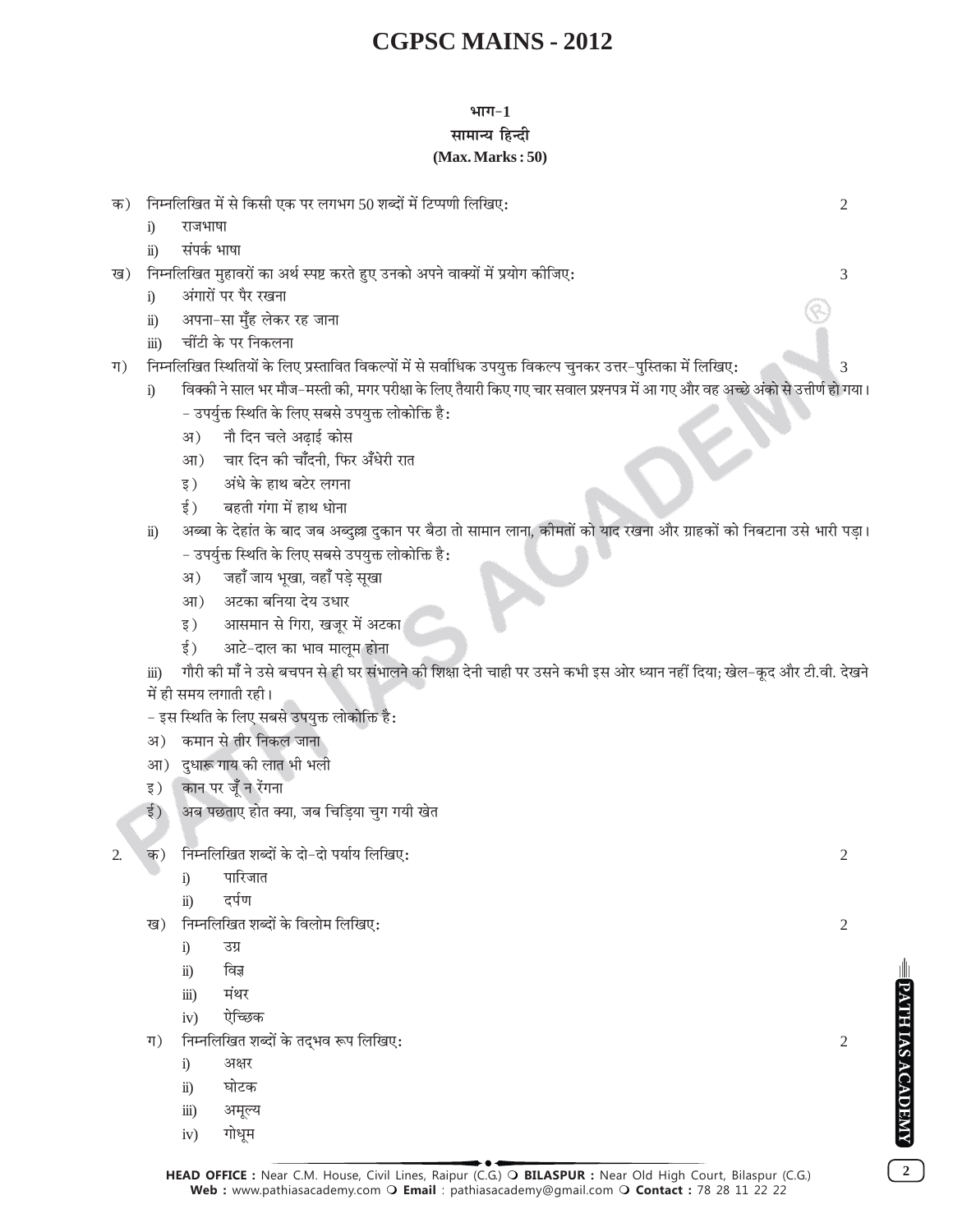| 3.<br>क) |       | निम्नलिखित शब्दों का संधि-विच्छेद कीजिए:                     | $\overline{c}$ |
|----------|-------|--------------------------------------------------------------|----------------|
|          |       | जगदीश<br>i)                                                  |                |
|          |       | मनोरथ<br>$\ddot{\textbf{i}}$                                 |                |
|          |       | दिगम्बर<br>$\dddot{\text{iii}})$                             |                |
|          |       | चयन<br>iv)                                                   |                |
|          | ख)    | निम्नलिखित शब्दों में निहित समासों के नाम लिखिए:             | $\overline{2}$ |
|          |       | यथाशक्ति<br>i)                                               |                |
|          |       | हरिहर<br>$\ddot{\textbf{i}}$                                 |                |
|          |       | $\dddot{\text{iii}})$<br>शरणागत                              |                |
|          |       | पंजाब<br>iv)                                                 |                |
|          | $\Pi$ | निम्नलिखित प्रत्ययों से एक-एक शब्द बताइए:                    | $\overline{c}$ |
|          |       | आहट<br>i)                                                    |                |
|          |       | आई<br>$\ddot{\textbf{i}}$                                    |                |
|          |       | $\dddot{\text{iii}})$<br>इयल                                 |                |
|          |       | iv)<br>आक                                                    |                |
|          |       |                                                              |                |
| 4.       | क)    | निम्नलिखित समुच्चरित शब्दों के अर्थ-भेद स्पष्ट कीजिए:        | 3              |
|          |       | अवधि<br>अवधी<br>i)                                           |                |
|          |       | भीति<br>भित्ति<br>$\ddot{1}$                                 |                |
|          |       | $\dddot{\text{iii}})$<br>इतर<br>इत्र                         |                |
|          | ख)    | निम्नलिखित वाक्यांशों के लिए एक-एक सटीक शब्द लिखिए:          | 3              |
|          |       | जो बिना माँगे मिल जाए<br>i)                                  |                |
|          |       | बुराई के लिए प्रसिद्ध<br>$\ddot{\textbf{i}}$                 |                |
|          |       | इंद्रियों पर विजय प्राप्त करने वाला<br>$\dddot{\text{iii}})$ |                |
| 5.       | क)    | निम्नलिखित शब्दों के शुद्ध रूप लिखिए:                        | $\overline{2}$ |
|          |       | सदृश्य<br>i)                                                 |                |
|          |       | घनिष्ट<br>$\ddot{\textbf{i}}$                                |                |
|          |       | ज्योत्सना<br>$\dddot{\text{iii}})$                           |                |
|          |       | सौन्दर्यता<br>iv)                                            |                |
|          | ख)    | निम्नलिखित वाक्यों को शुद्ध रूप में लिखिए:                   | $\overline{4}$ |
|          |       | आतंकवादियों के भय से लोग डरे हुए हैं।<br>i)                  |                |
|          |       | इस वस्त का मल्य नापा नहीं जा सकता।<br>$\dddot{\mathbf{n}}$   |                |

- नाव-दर्घटना में पचास लोगों के मरने की संभावना है।  $\dddot{\mathbf{m}}$
- एक सज्जन व्यक्ति ने मुझ पर बड़ा उपकार किया।  $iv)$
- निम्नलिखित गद्यांश का सार लगभग एक तिहाई शब्दों में लिखिए और उसका उपयुक्त शीर्षक दीजिए: 6.

राजतंत्रात्मक शासन-व्यवस्था भारतवर्ष की सबसे अधिक लोकप्रिय शासन-व्यवस्था थी। राजा को देवांश अथवा ईश्वर का प्रतिनिधि समझा जाता था। दूसरे शब्दों में, राजतंत्र दैवी-सिद्धांत पर आधारित था। समुद्रगुप्त को पृथ्वी पर निवास करने वाला देवता कहा गया है। अपनी शक्ति और महत्ता का परिचय देते हुए गुप्त राजाओं ने परमभट्टारक, महाराजाधिराज, परमेश्वर, सम्राट आदि की बड़ी-बड़ी उपाधियाँ धारण की थीं। अभिलेखों में गुप्त सम्राटों के जिन गुणों का उल्लेख है, उनसे प्रकट होता है कि सिंहासन पर बैठने के पूर्व राजकुमार के रूप में उन्हें संपूर्ण शिक्षा–दीक्षा दी जाती थी। जो सबसे अधिक योग्य राजकुमार होता था, वही युवराज नियुक्त किया जाता था। यह आवश्यक नहीं था कि ज्येष्ठ पुत्र ही युवराज हो। युवराज अपने पिता के प्रशासन में सहायता देता था और इस प्रकार अपने पिता के जीवन–काल में ही उसे प्रशासन के सभी विषयों का ज्ञान हो जाता था। स्कंदगुप्त ने युवराज के रूप में ही आक्रमणकारियों से गुप्त-साम्राज्य की रक्षा की थी।

गृप्त रानियों का भी महत्वपूर्ण स्थान था। कुमारदेवी ने तो चंद्रगुप्त प्रथम के साथ मिलकर शासन भी किया था। परंतु कोई अन्य उदाहरण ऐसा नही मिलता जिससे प्रकट हो कि सामान्य रूप से गुप्त रानियाँ प्रशासन में भाग लेती थीं। चंद्रगुप्त द्वितीय की पुत्री प्रभावती गुप्त ने अपने वाकाटक पति

 $(5+1)=6$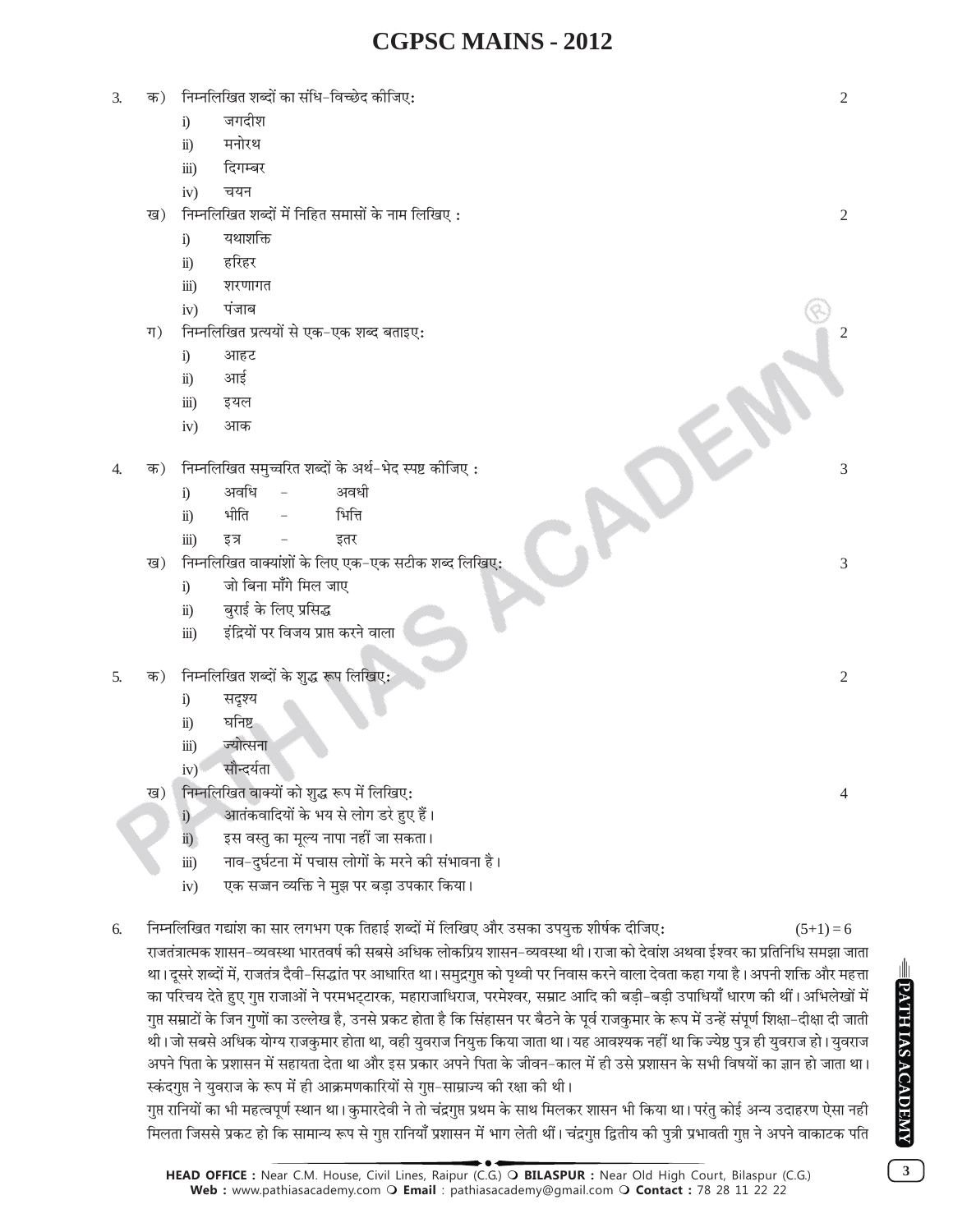की मृत्यु पर अपने अल्पवयस्क पुत्रों की संरक्षिका के रूप में शासन किया था। इस उदाहरण से अनुमान किया जा सकता है कि उस समय की राजकुमारियों और रानियों में प्रशासन चलाने की योग्यता अवश्य होती थी और संभवत: इस के लिए उन्हें राजनीतिक शिक्षा दी जाती थी। रानियाँ महादेवी, परमभट्टारिका आदि उपाधियों से संबोधित होती थीं।

- औपचारिक पत्र और अनौपचारिक पत्र में अंतर स्पष्ट कीजिए तथा अपनी आवासीय समिति की आमसभा की बैठक बलाने के लिए सचिव की  $7.$ ओर से पत्र लिखिए।  $(2+4)=6$
- आदिकाल को 'सिद्ध-सामंत काल' किसने कहा है। 8. क)  $\mathbf{i}$ 
	- आचार्य रामचंद्र शुक्ल ने आधुनिक काल का आरंभ कब से माना है?  $\ddot{u}$ )
	- निम्नलिखित रचनाएँ छत्तीसगढ के किन रचनाकारों की हैं? ख)
		- आवा  $i)$
		- धान का कटोरा  $\ddot{u}$
		- कुल के मरजाद  $\dddot{\mathbf{m}}$
		- रहस  $iv)$

### भाग $-2$ सामान्य संस्कृत  $(Max. Marks:50)$

 $1.$ अधोलिखितं गद्यांशं पठित्वा प्रश्नान् उत्तरत-

 $(2x5)=10$ 

 $\overline{4}$ 

 $\overline{4}$ 

 $\mathbf{1}$ 

 $(1x4)$ 

अथ तेन राज्ञा सादरं पृष्ट:'क्व सन्ति साम्प्रतं श्रीसमर्थचरणा:'इति पप्रच्छ। अक्कादेवी तु' श्रीसमर्था: शिंगणवाडीग्रामे निवसन्ति । अधनैव युष्माभि: प्रेषितं प्रत्युत्तरं गृहीत्वा कल्याणस्वामिन इत एव गता' इति निवेदयामास। शिवराजश्च श्रीसमर्थदर्शनलोलुप:'वयमपि तर्हि तत्रैव गच्छाम:'इत्युक्त्वा प्रतस्थे। अक्कादेवी च-राजन् ? दश-घटिकासमय: संवृत्त: श्रीरघुपतिप्रसादोऽणि सन्नद्ध एव। तत्प्रसादं गृहीत्वा गन्तुमर्हसि' इति व्यज्ञापयत्। शिवराजस्त अघास्ति गरूवासरस्त त्समर्थ चरणार विन्ददर्शनं विनाऽन्नं न गहीष्यामीति वदन्नेव प्रातिष्ठत । तं च प्रस्थितमवलोक्याक्कादेवी दिवाकरभटटं मार्गदर्शनार्थं प्रेषयामास । मार्गेच सन्देशवाहकस्थापनार्थं स्वमन्त्रिणमादिश्य दिवाकरभट्टेन समं निष्क्रान्त एकाको शिवराज: समर्थनिवासग्रामभाजगाम । श्री समर्थाश्च समीप एवोद्याने वसन्तीति निशम्य सञ्जातप्रमोद: सत्वरमेव तत्स्थलमाययौ। श्रीसमर्थाश्च तदानी मेव समागतै: कल्याणस्वामिभिरानीतं शिवराजप्रेषितं प्रत्युत्तरमपठन् ।

- 1.1) श्रीसमर्था: कस्मिन् ग्रामे निवसन्ति?
- 1.2) शिवराज: किमुक्त्वा प्रतस्थे?
- 1.3) शिवराज: किं वदन्नेव प्रातिष्ठत?
- 1.4) अक्कादेवी मार्गदर्शनार्थं कं प्रेषयाभास?
- 1.5) श्रीसमर्था: केनानीतं प्रत्युत्तरमपठन?

अधोलिखितेषु यथेच्छं चतुर्णां पदानां सन्धिविच्छेदं विधाय सन्धे: नाम लिखत:  $\mathcal{D}_{\alpha}$ 

- $i)$ हरये
- प्राच्छति  $\ddot{\mathbf{n}}$ )
- मनीषा  $\dddot{\mathbf{u}}$
- तट्टीका  $iv)$
- हरिं वन्दे  $V)$
- पना रमते  $\overline{vi}$
- अधोलिखितेषु यथेच्छं चतुर्णां पदानां सन्धिं विधाय सन्धे: नाम लिखत:  $\mathcal{F}$ 
	- लु + आकृति:  $i)$
	- शिवाय + ओम + नम:  $\dddot{\mathbf{n}}$

**ATH IAS ACADEMY** 

 $\overline{\mathbf{4}}$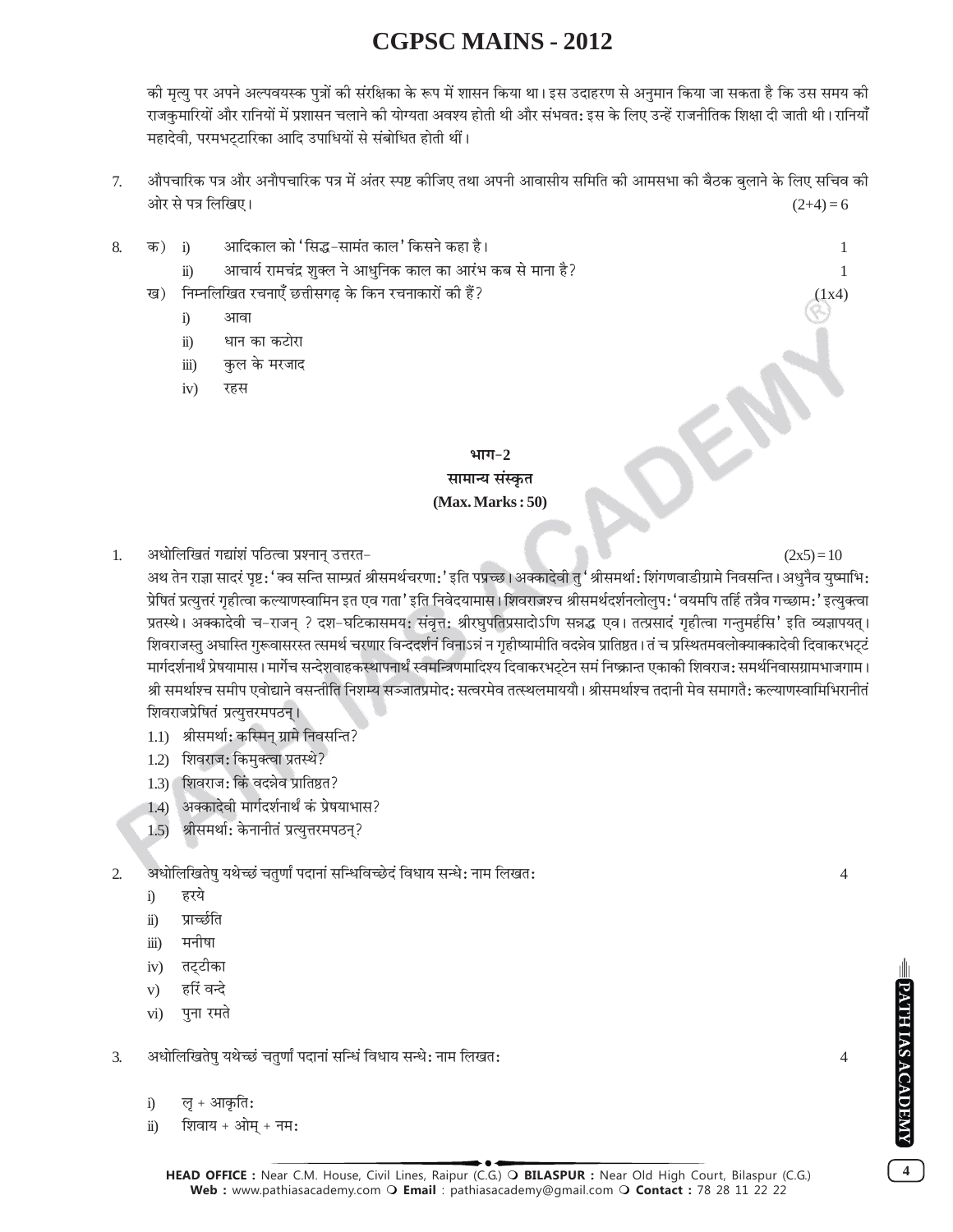- दैत्य + अरि:  $\dddot{\mathbf{m}}$ )
- तत् + शिव:  $iv)$
- कान् + कान्  $V)$
- हरि $:$  + शेते  $\overline{vi}$ )

अधोलिखितानां केषाञ्चिच्चतुर्णां पदानां विग्रहं कृत्वा समासस्य नाम लिखत:  $\overline{4}$ .

- भूतपूर्व:  $i)$
- अधिहरि  $\ddot{\mathbf{n}}$ )
- कृष्णश्रित:  $\dddot{\mathbf{u}}$
- अक्षशौण्ड:  $iv)$
- चित्रगुः  $V)$
- दम्पती  $\overline{vi}$
- अधोलिखितेषु यथेच्छं चतुर्णां समासं कृत्वा समासस्य नाम लिखित- $\overline{5}$ .
	- शरद: समीपम  $\ddot{1}$
	- यूपाय दारू  $\ddot{\textbf{i}}$
	- $\dddot{\mathbf{i}}$ अहश्च रात्रिश्च
	- प्रपतितपर्ण:  $iv)$
	- दीर्घे सक्थिनी यस्य स:  $V)$
	- $\overline{vi}$ दन्तानां राजा
- अधोलिखितस्य गद्यांशस्य संस्कृतभाषया अनुवादों विधेय: 6.

शास्त्रों के अनुसार मानव–जीवन चार भागों में विभक्त है – ब्रह्मचर्य, गृहस्थ, वानप्रस्थ और सन्यास। इनमें प्रथम आश्रम ब्रह्मचर्य आश्रम है। यही जीवन का आधारशिला है। मनुष्य, अपने भावी जीवन के निर्माण के लिए ज्ञान, आचार – विचार, संयम, शील तथा सत्य आदि अन्य अनेक सद्गुणों का संग्रह इसी उचित समय करता है। विद्या और सद्गुणों के संग्रह का यही उचित समय है। यही वह समय है जब विद्यार्थी अपनी नैतिक, आध्यात्मिक, शारीरिक और मानसिक शक्तियों का विकास करता है।

ADE

- अधोलिखितानां केषाञिच्द् अष्टवाक्यानां कर्मवाच्ये परिवर्तनं कुरूत- $7<sub>1</sub>$ 
	- सज्जन स्वप्नेऽपि कमपिन व्यथयित।  $i)$
	- धीमन्त: अध्ययने कालं यापयन्ति ।  $\ddot{\mathbf{n}}$ )
	- राम: बाणेन रावणं हन्ति ।  $\dddot{\mathbf{i}}$
	- वयम् पुस्तकानि पठाम:।  $iv)$
	- ईश्वर: संसारं पालयति ।  $V)$
	- गुरू: शिष्यान् अध्यापयति ।  $\overline{vi}$ )
	- खल: परच्छिद्राणि पश्यति ।  $vii)$
	- viii) यति: पापान् दमयति विवादं च शमयति ।
	- सैनिका: राष्ट्ररक्षाणार्थं स्वप्राणानपि परित्यजन्ति ।  $ix)$
	- साधूनां परित्राणाय भगवान् युगे युगे अवतरति ।  $\vec{x}$
- अधोलिखितेषु यथेच्छं कमप्येकं विषयमाश्रित्य शतपरिमितैरेव वचोभि: संस्कृतभाषया निबन्धो लेखनीय: 8.
	- संस्कृतं भारतज्जयोति:।  $i)$
	- सर्वेषां राजतन्त्राणां लोकतन्त्रं विशिष्यते ।  $\ddot{u}$ )
	- मम प्रिय: कवि:।  $\dddot{\mathbf{m}}$ )
	- राष्ट्रिया एकता।  $iv)$

 $\overline{4}$ 

8

8

 $\overline{5}$ 

PATH IAS ACADEMY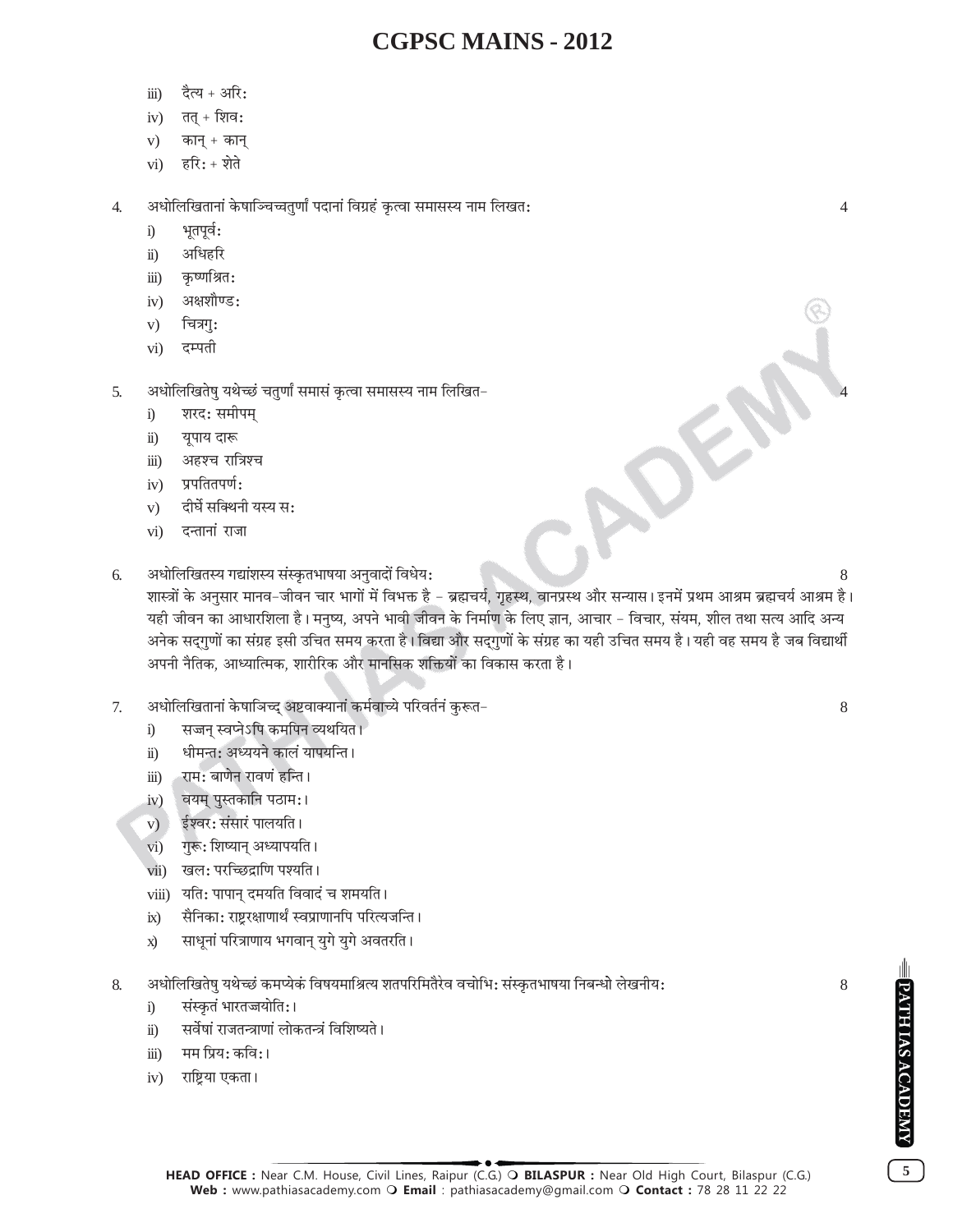#### **PART-3 General English (Paper-I) (Max. Marks : 50)**

| 1. | $\ddot{1}$            | Rewrite the words in the following sentences to turn them into meaningful sentences:<br>effort gained without really be nothing can.<br>a)<br>others to is find with easy fault always it.<br>b) | 11 |  |  |  |
|----|-----------------------|--------------------------------------------------------------------------------------------------------------------------------------------------------------------------------------------------|----|--|--|--|
|    | $\ddot{\textbf{i}}$   | Give the synonyms of the following:                                                                                                                                                              |    |  |  |  |
|    |                       | wrath<br>a)                                                                                                                                                                                      |    |  |  |  |
|    |                       | divine<br>b)                                                                                                                                                                                     |    |  |  |  |
|    | $\dddot{\mathbf{m}})$ | Give the antonyms of the following:                                                                                                                                                              |    |  |  |  |
|    |                       | Pessimist<br>a)                                                                                                                                                                                  |    |  |  |  |
|    |                       | b)<br>regular                                                                                                                                                                                    |    |  |  |  |
|    | iv)                   | Fill in the blanks with suitable prepositions:                                                                                                                                                   |    |  |  |  |
|    |                       | The noise from downstairs prevented me _____________ sleeping.<br>a)                                                                                                                             |    |  |  |  |
|    |                       | India is a noble, gorgeous land, teeming ____________ natural wealth.<br>b)                                                                                                                      |    |  |  |  |
|    |                       | Do not cry ________________ spilt milk.<br>c)                                                                                                                                                    |    |  |  |  |
|    |                       | d)                                                                                                                                                                                               |    |  |  |  |
|    |                       | He put the letter ____________ the pages of a book.<br>e)                                                                                                                                        |    |  |  |  |
| 2. | $\ddot{1}$            | Rewrite the correct spellings of the following mis-spelt words:                                                                                                                                  | 13 |  |  |  |
|    |                       | Tution<br>a)                                                                                                                                                                                     |    |  |  |  |
|    |                       | Seperate<br>b)                                                                                                                                                                                   |    |  |  |  |
|    | $\ddot{\mathbf{n}}$ ) | Use the following phrases in sentences so as to bring out their meaning:                                                                                                                         |    |  |  |  |
|    |                       | at daggers drawn<br>a)                                                                                                                                                                           |    |  |  |  |
|    |                       | a bone of contention<br>b)                                                                                                                                                                       |    |  |  |  |
|    | $\dddot{\mathbf{m}})$ | Fill in the blanks with suitable tense form of the verbs given in brackets:                                                                                                                      |    |  |  |  |
|    |                       | The Sun (rise) in the East.<br>a)                                                                                                                                                                |    |  |  |  |
|    |                       | I (read) this book by tomorrow night.<br>b)                                                                                                                                                      |    |  |  |  |
|    |                       | When I (reach) the station, the train (leave).<br>$\mathbf{c})$                                                                                                                                  |    |  |  |  |
|    |                       | He (work) in this office for seven years.<br>$\mathbf{d}$                                                                                                                                        |    |  |  |  |
|    |                       | The chief guest (distribute) the prizes after the match.<br>e)                                                                                                                                   |    |  |  |  |
|    | iv)                   | Change the voice of the following sentences:                                                                                                                                                     |    |  |  |  |
|    |                       | Manners reveal character.<br>a)                                                                                                                                                                  |    |  |  |  |
|    |                       | b)<br>We expect good news.                                                                                                                                                                       |    |  |  |  |
|    |                       | The boy was bitten by a dog.<br>$\mathbf{c})$                                                                                                                                                    |    |  |  |  |
|    |                       | Shakuntalam was written by Kalidasa.<br>$\rm d$                                                                                                                                                  |    |  |  |  |
| 3. |                       | Translate the following sentences into Hindi:                                                                                                                                                    | 5  |  |  |  |
|    | a)                    | Honesty is the best policy.                                                                                                                                                                      |    |  |  |  |
|    | b)                    | The public will learn with shock that war is unavoidable.                                                                                                                                        |    |  |  |  |
|    |                       | فلنحفظ والملاحظ وفاجا والمساوي والمستحل وجوالات                                                                                                                                                  |    |  |  |  |

- c) They laughed at his foolish activities.
- d) Dadabhai Naoroji was the first Indian to enter the British Parliament.
- e) He saved the child at the risk of his life.

**EPATH IAS ACADEMY**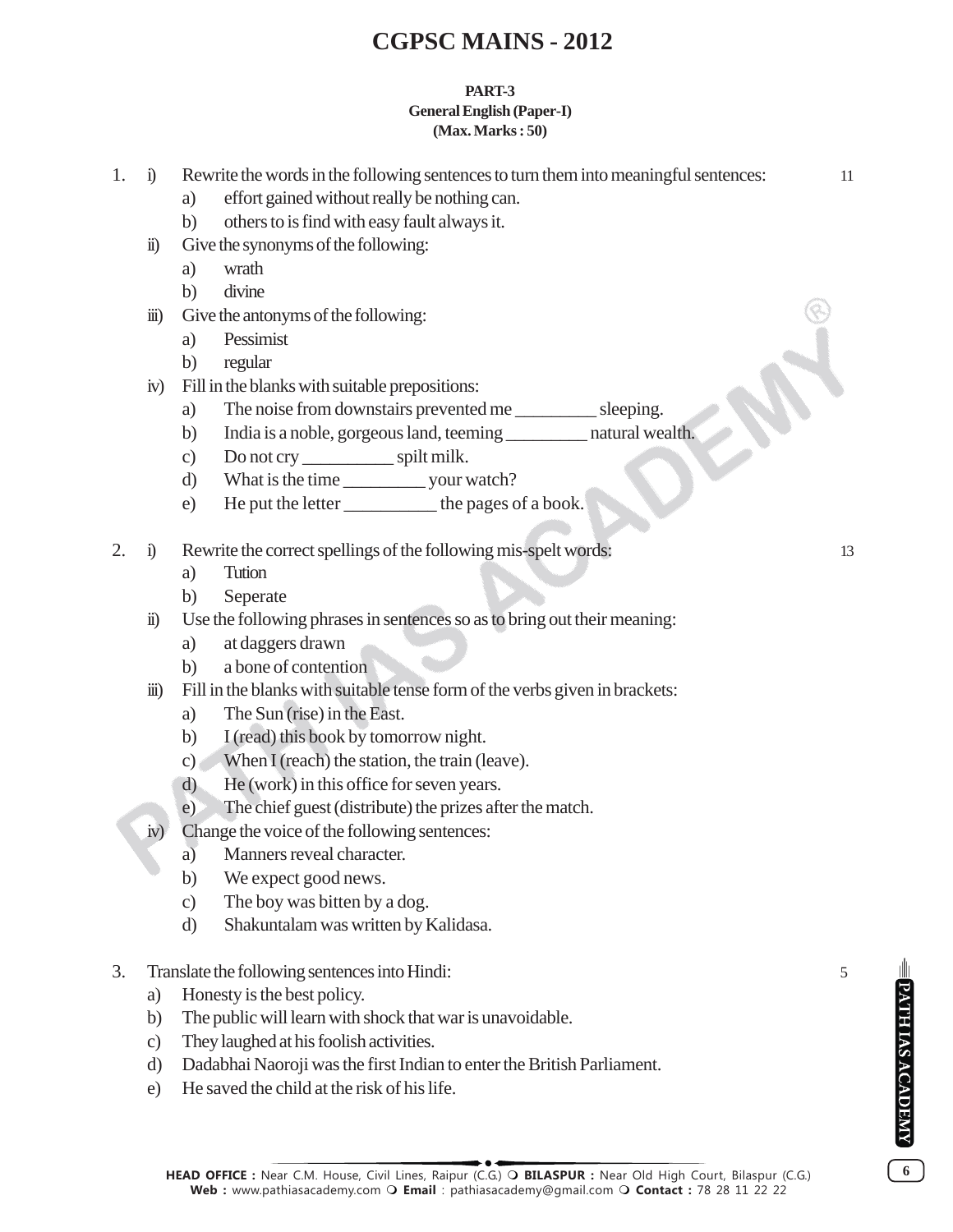- 4. Write a letter to your friend, telling him about your visit to an exhibition. 5
- 5. Read the passage given below and answer the questions that follow: 5 If everyone knew his future, it would be impossible for him to live with joy. So God, in His mercy, conceals the future from all His creatures and reveals only the present. For example, if a Lamb had reason like a man, it could not play about happily, knowing it was destined to be killed for human food. Similarly, man would never make efforts for the future if he knew what joys or pains he had in store for him.
	- a) What is the blessing of being unknown to the future?
	- b) Why does the Lamb play about happily?
	- c) Why does man make efforts for his future?
- 6. Write the summary of the following passage of about one third of the original length. Also give a suitable title to the passage:

It is very easy to acquire bad habits, such as eating too many sweets or too much food, or drinking too much fluid of any kind, or smoking. The more we do a thing, the more we tend to like doing it, and if we do not continue to do it, we feel unhappy. This is called the force of habit, and the force of habit should be fought against. Things which may be very good when only done from time to time, tend to become very harmful when done too often and too much. This applies even to such good things as work or rest.

- 7. Rewrite the following sentences according to the instructions followed by each sentence: 4
	- a) Every cloud has a \_\_\_\_\_\_\_\_\_\_ lining. (choose from "iron, golden, silver")
	- b) The part of the book shows signs of hurry. (Choose from "latter" or "later")
	- c) He is in time for meals. (never) (Insert the given adverb in brackets at its normal position).
	- d) I am right \_\_\_\_\_\_\_\_ you are wrong. (Fill in the blank with the correct conjunction)
- 8. Rewrite the following sentences after making necessary corrections: 2
	- a) Work hard lest you will fail.
	- b) He has been working here since a long time.

### $4\pi\pi - 4$

### छत्तीसगढी

### **(Max. Marks : 50)**

1. ÁŸêŸÁ‹Áπà ¬˝‡ŸÊ¥ ∑§ ©UûÊ⁄U ŒËÁ¡∞— 5

- अ) निम्नलिखित शब्दों के छत्तीसगढी समानार्थी लिखिए:
	- i) टमाटर
	- ii) भिण्डी
	- iii) अचार
	- iv) कमर
	- v) जेठ
- •Ê) ÁŸêŸÁ‹Áπà ¿UûÊË'ª…∏UË ‡ÊéŒÊ¥ ∑§ Á"¥UŒË '◊ÊŸÊÕ˸ Á‹Áπ∞— 5
	- i) अतकहा
	- ii) बरपेली
	- iii) ढेकना
	- iv) बेंगचा
	- $\mathbf{v}$ ) खोंधरा

**HEAD OFFICE :** Near C.M. House, Civil Lines, Raipur (C.G.) **BILASPUR :** Near Old High Court, Bilaspur (C.G.) **Web :** www.pathiasacademy.com **Email** : pathiasacademy@gmail.com **Contact :** 78 28 11 22 22

**PATH IAS ACADEMY**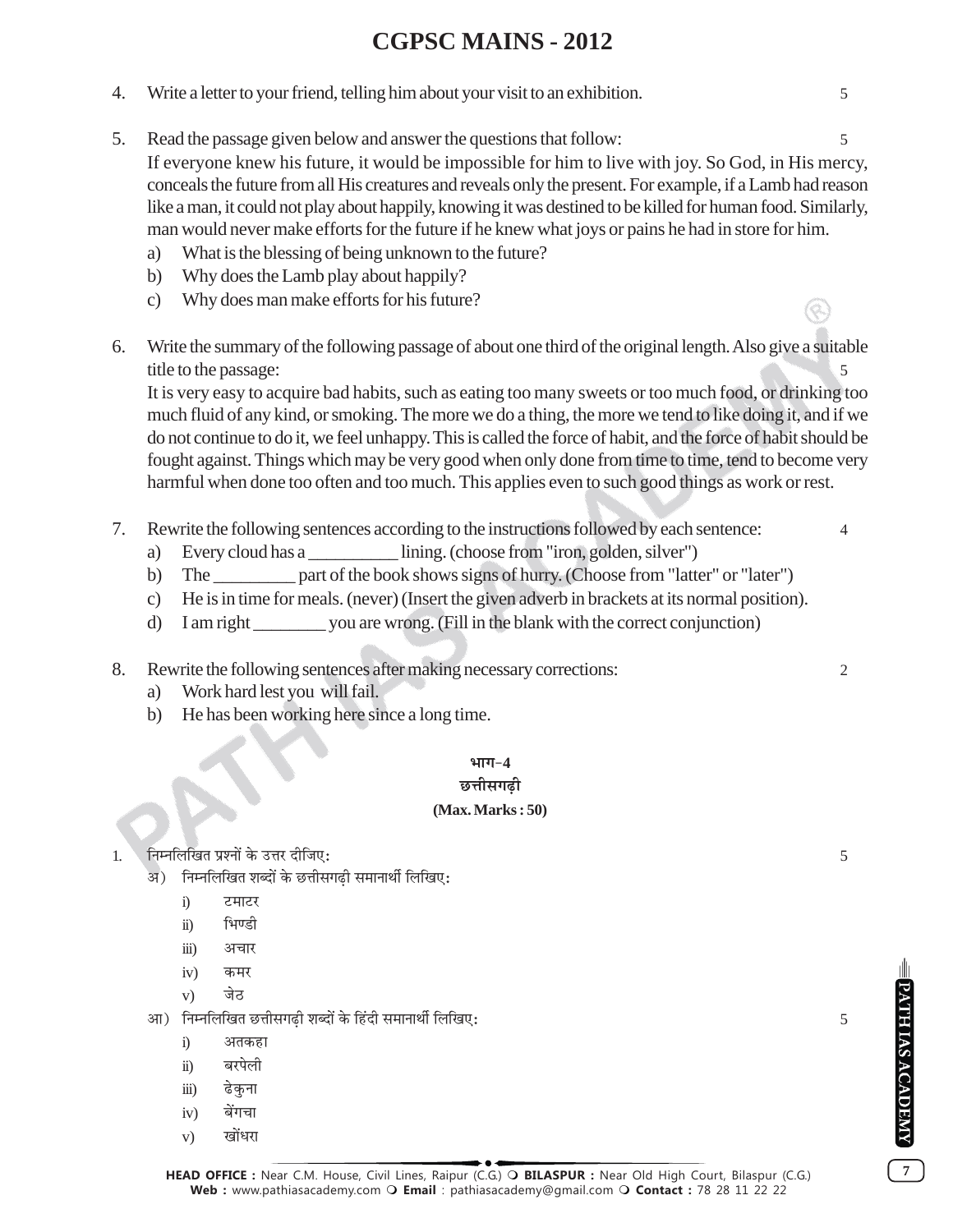- संबंध निरूपित कीजिए इ)
	- सोंहारी अ) भूनगा क) खेडा रखिया आ) ख) इ) बरा ग) लुदरू
	- र्ड ) बरी घ) लरिया

उत्तर:

- अ) भुनगा
- खेडा आ)
- बरा इ)
- ई ) बरी
- निम्नलिखित छत्तीसगढी पुल्लिंग शब्द को स्त्रीलिंग में बदलिए:  $\overline{2}$ . अ)
	- नाऊ  $\ddot{1}$
	- बनिया  $\ddot{11}$
	- आ) 'मन' और 'गंज' लगाकर एकवचन से बहुवचन बनाने के एक–एक उदाहरण दीजिए।
	- निम्नलिखित सामासिक शब्दों के प्रकार बतलाइए– इ) सास - पतो. चमिक - चमा
- निम्नलिखित प्रश्नों के उत्तर दीजिए:  $\overline{3}$ .
	- छत्तीसगढी राजभाषा दिवस की तारीख क्या है?  $i)$
	- छत्तीसगढी प्रत्यय का एक उदाहरण दीजिए।  $\ddot{\mathbf{n}}$ )
	- छत्तीसगढी उपसर्ग का एक उदाहरण दीजिए।  $\dddot{\mathbf{u}}$
	- मुहावरे और कहावत में मूलभूत अंतर को एक वाक्य में समझाइए।  $iv)$
	- 'पहेली' का छत्तीसगढ़ी रूप बतलाइए।  $V)$
	- छत्तीसगढ़ी में मराठी के प्रभाव के एक शब्द को निर्दिष्ट कीजिए।  $\overline{vi}$ )
	- छत्तीसगढी में ओडिया के प्रभाव के एक शब्द को निर्दिष्ट कीजिए।  $vii)$
	- छत्तीसगढी में उर्दू के प्रभाव के एक शब्द को निर्दिष्ट कीजिए।  $viii)$
	- पूर्वी हिंदी में छत्तीसगढी के साथ कौन सी दो बोलियाँ सम्मिलित हैं?  $ix)$
	- छत्तीसगढी के किसी एक लोकोक्ति का उदाहरण दीजिए।  $\vec{x}$
- छत्तीसगढी के प्रशासनिक शब्दों का महत्व प्रतिपादित कीजिए।  $\overline{4}$  $3I)$ 
	- निम्नलिखित प्रशासनिक शब्दों के छत्तीसगढी रूप निर्दिष्ट कीजिए:  $3\mathsf{T}$ )
		- $i)$ अवज्ञा
		- कोष्ठ  $\overline{ii}$ )
		- चार्ज iii)
		- जोडबंध  $iv)$
- निम्नलिखित प्रश्नों के उत्तर दीजिए:  $\overline{5}$ .
	- 'छत्तीसगढी सुराज' के कृतिकार।  $i)$
	- 'धमनी हाट' कविता के यशस्वी कवि।  $\ddot{\mathbf{n}}$ )
	- 'फुटहा करम' उपन्यास के लेखक।  $\dddot{\mathbf{i}}$
	- 'भोलवा-भोलाराम बनिस' कथा-संग्रह के लेखक।  $iv)$
	- छत्तीसगढ़ी साहित्य 'अऊ साहित्यकार' (समीक्षा ग्रंथ) के लेखक।  $V)$

 $\overline{4}$ 

 $\overline{4}$ 

 $\overline{2}$ 

 $\overline{2}$ 

 $\overline{2}$ 

5

10

RO

8